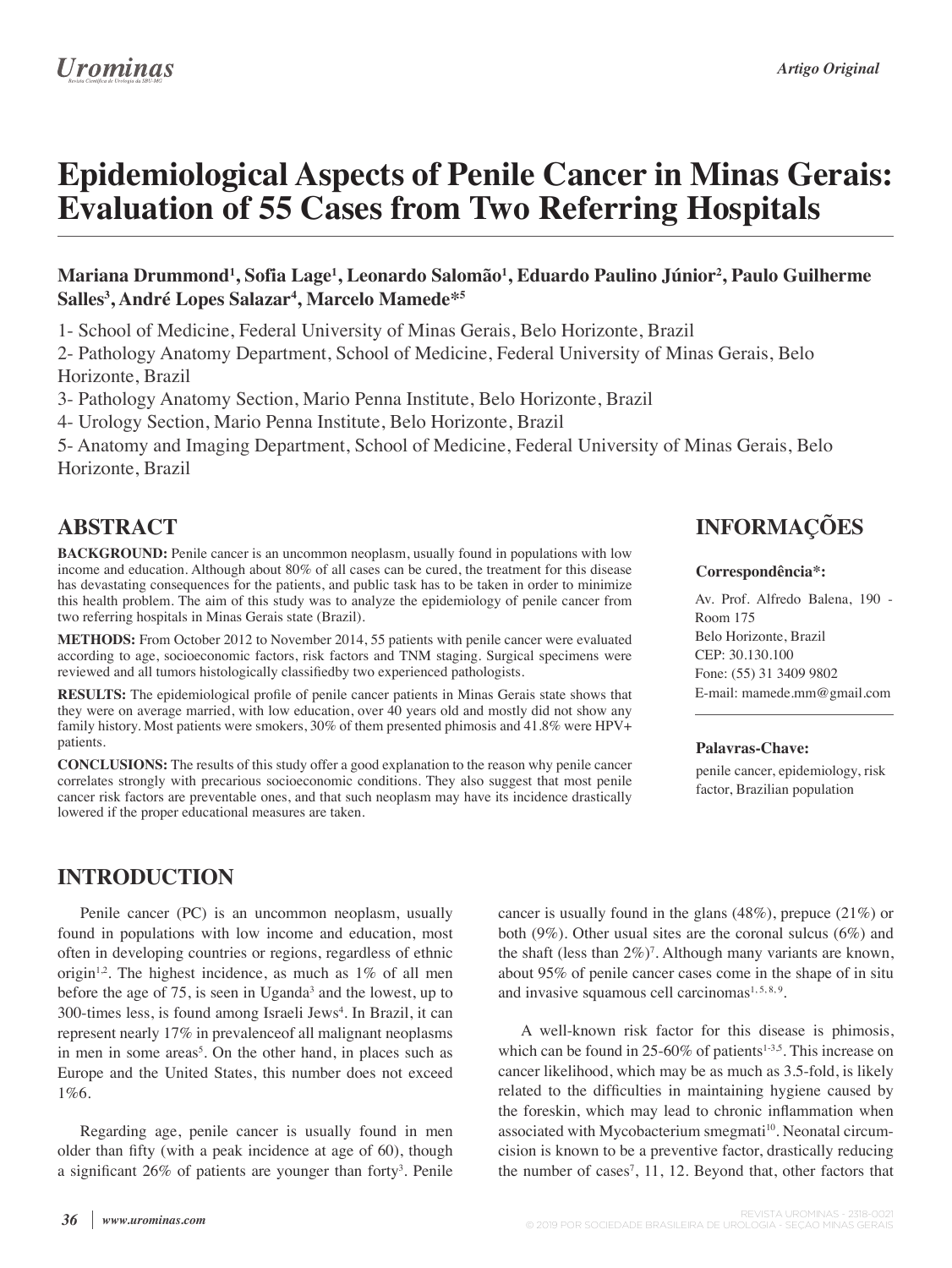## **Urominas**

may affect penile cancer incidence are infection by Human Papiloma Virus (HPV) (which is found in between 30 and  $70\%$  of penile cancer cases)<sup>13</sup>, especially viral oncogenic types 16 and 18 (14-16), tabagism and multiple sexual partners (that may be related to a higher virus exposure risk $17$ .

Regarding lymph node metastatic spread, an independent risk factor for survival in penile cancer<sup>7</sup> about 58% of patients will present palpable inguinal nodes, of whom  $17-45\%$  will have neoplastic cells. Because secondary inflammation due to infections and overall tumoral irritation is also a cause of positive lymph nodes, clinical diagnosis of nodal involvement is inaccurate, requiring other resources such as biopsy for a better diagnosis<sup>18</sup>.Recent published paper has shown 18F-FDG PET/CT a promising diagnostic tool to evaluate lymph node involvement<sup>19</sup>. However, more data is needed to confirm its routine clinical use.

Although about 80% of all cases can be cured5, the treatment for this disease has devastating consequences for the patients, both physically and mentally, and public task has to be taken in order to minimize this health problem. Thus, the aim of this study was to analyze the epidemiology of penile cancer from two referring hospitals in Minas Geraisstate (Brazil).

### **MATERIAL AND METHODS**

From October 2012 to November 2014, 55 patients with histologically confirmed penile cancer referred to 2 local hospitals in Minas Gerais were evaluated prospectively. The study was approved by the local ethical committee. All patients gave their informed consent to participate in the study.

Patients were assessed according to the following epidemiological data: age, socioeconomic factors (such as marital status and education level), risk factors (such as family history, smoking, phimosis and previous surgery, lymph node metastasis) and TNM staging.

The clinical and pathological staging was done according to the 2009 TNM classification. Two experienced pathologists, unaware of the clinical results, performed the histopathological analysis. TNM classification (AJCC Cancer Staging Manual, 7th ed.) and the current WHO (World Health Organization Urological Malignancies Staging System)<sup>20</sup> criteria for tumor grading were adopted. The pathological variables studied were: histological type, grade, size of the lesion, tissue infiltration and lymphovascular infiltration. Beyond that, we also sought evidences of HPV infection, in

the shape of koilocitosis.

Data were analyzed descriptively and expressed as absolute and/or relative value, mean ±standard deviation, when available, with agreement rations (kappa) calculated by Medcalc version $12.4$ .

### **RESULTS**

Between the onset of symptoms and the diagnosis of penile cancer, there was an average of  $14.4 \pm 16.4$  months (range 0-96 months). The 55 patient's ages ranged from 26 to 84 years, with a mean of  $56.6 \pm 13.6$  years. Of the total evaluated, only 7 (12.7%) were 40 years or less.

The education level ranged from illiterate (10.9%) to high school graduates (7.3%), with a majority of patients (76.3%) presenting low education level. More than half of the patients were, at some point, married (58.2%), whilethe marital status of 4 patients (7.3%) was unknown (Table 1).

|                                    | <b>Absolut</b> |                | Accumulated |               |
|------------------------------------|----------------|----------------|-------------|---------------|
| <b>Variables</b>                   | Frequency      | $\frac{6}{10}$ | Frequency   | $\frac{0}{2}$ |
| <b>Educational Level</b>           |                |                |             |               |
| <b>Illiterate</b>                  | 6              | 10.9           | 6           | 10.9          |
| Incomplete Elementary School       | 26             | 47.3           | 32          | 58.2          |
| <b>Elementary School Graduates</b> | 10             | 18.1           | 42          | 76.3          |
| <b>High School Graduates</b>       | 4              | 7.3            | 46          | 83.6          |
| Unknown                            | 9              | 16.4           | 55          | 100.0         |
| <b>Total</b>                       | 55             | 100.0          |             |               |
|                                    |                |                |             |               |
| <b>Marital Status</b>              |                |                |             |               |
| Married                            | 27             | 49.1           | 27          | 49.1          |
| Divorced                           | 3              | 5.5            | 30          | 54.6          |
| Single                             | 19             | 34.5           | 49          | 89.1          |
| Widowed                            | $\overline{c}$ | 3.6            | 51          | 92.7          |
| Unknown                            | $\overline{4}$ | 7.3            | 55          | 100.0         |
| <b>Total</b>                       | 55             | 100.0          |             |               |

**TABLE 1 - Educational and Marital Status Level of Penile Cancer Patients**

Regarding risk factors, only one patient (1.8%) had family history of the disease, thirty-two patients (58.2%) were smokers and seventeen patients (30.9%) had phimosis.In relation totumor site, the glans was, by far, the most common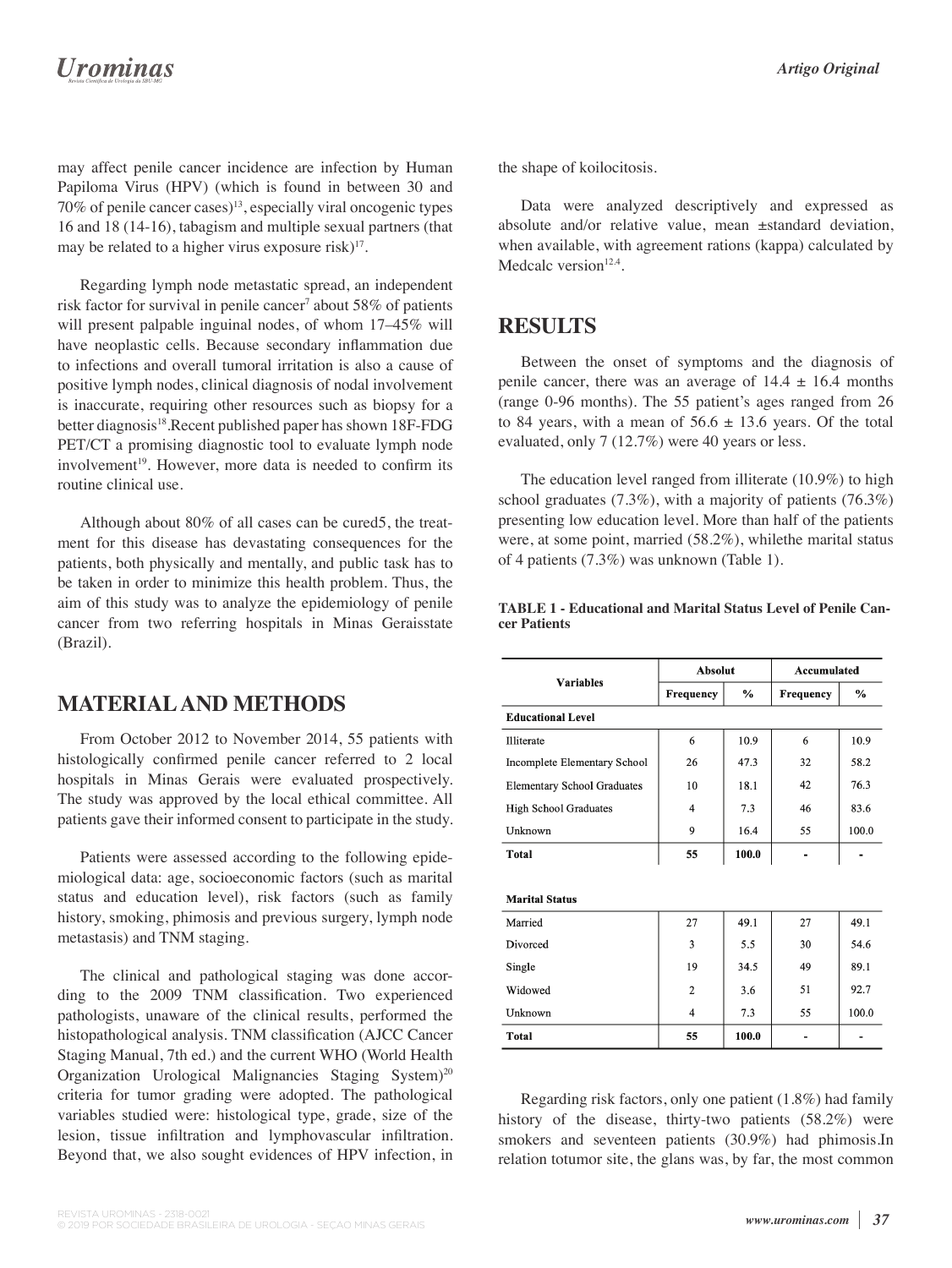area affected in 43 (78.2%) patients. Among them, the glans was the exclusive place of tumor growth in 25 (45.5%) patients, while the glans and the shaft were affected together in 16 (29.1%) men analyzed. The glans and the foreskin were affected in 2 (3.6%) patients. Three patients (5.5%) were affected solely on the foreskin. Other tumor sites were seen in 9 (16.3%) patients.

The clinical TNM stagingrevealed cT2 (43.6%) the most common tumor stage, followed by cT1 (32.7%), cT3 (20.0%) and cT4 (3.7%). Regarding the regional lymph nodes, 54.5% of the patients presented as cN0, 32.7% as cN2, 7.3% as cN1 and 5.5% as cN3 (Table 2).

#### **TABLE 2 - Clinical staging of penile cancer patients**

| <b>Staging</b> | Absolut         |               | Accumulated    |       |  |
|----------------|-----------------|---------------|----------------|-------|--|
|                | Frequency       | $\frac{0}{0}$ | Frequency      | %     |  |
| T (tumor)      |                 |               |                |       |  |
| $\mathbf{1}$   | 18              | 32.7          | 18             | 32.7  |  |
| $\overline{2}$ | 24              | 43.6          | 42             | 76.3  |  |
| 3              | 11              | 20.0          | 53             | 96.3  |  |
| $\overline{4}$ | $\overline{c}$  | 3.7           | 55             | 100.0 |  |
| <b>Total</b>   | $\overline{55}$ | 100.0         |                |       |  |
|                |                 |               |                |       |  |
| N (node)       |                 |               |                |       |  |
| $\mathbf{0}$   | 30              | 54.5          | 30             | 54.5  |  |
| $\mathbf{1}$   | $\overline{4}$  | 7.3           | 34             | 61.8  |  |
| $\overline{2}$ | 18              | 32.7          | 52             | 94.5  |  |
| 3              | 3               | 5.5           | 55             | 100.0 |  |
| <b>Total</b>   | 55              | 100.0         | $\overline{a}$ | -     |  |

All patients underwent surgical treatment, as follow: biopsy or local resection (n=6, 10.9%), partial penectomy  $(n=40, 72.7%)$  and total penectomy  $(n=9, 16.4%)$ , which could be accompanied by unilateral  $(n=3,5.5\%)$  or bilateral (n=27, 49.1%) lymphadenectomy. The treatment choice for each patient was defined based on European Guidelines for penile cancer<sup>8</sup>.

Regarding the histopathological TNM analysis, 2 patients (3.6%) were staged as In situ carcinoma, 7 (12.7%) were staged as pT1a, 2 (3.6%) as pT1b, 29 (52.7%) as pT2 and 15  $(27.4\%)$  as pT3. In relation to lymph nodes, 25  $(45.5\%)$  were staged as pNx, 14 (25.5%) as pN0, 1 (1.8%) as pN1, 5 (9%) as pN2 and 10 (18.2%) as pN3 (Table 3).

| TABLE 3 - Pathological staging of penile cancer patients |  |  |
|----------------------------------------------------------|--|--|
|----------------------------------------------------------|--|--|

| <b>Staging</b> |                 | <b>Absolut</b> |                              | <b>Accumulated</b> |  |
|----------------|-----------------|----------------|------------------------------|--------------------|--|
|                | Frequency       | $\frac{0}{0}$  | Frequency                    | $\frac{0}{0}$      |  |
| T (tumor)      |                 |                |                              |                    |  |
| "In situ"      | 2               | 3.6            | $\overline{2}$               | 3.6                |  |
| 1a             | 7               | 12.7           | 9                            | 16.3               |  |
| 1 <sub>b</sub> | $\overline{2}$  | 3.6            | 11                           | 19.9               |  |
| $\overline{2}$ | 29              | 52.7           | 40                           | 72.6               |  |
| 3              | 15              | 27.4           | 55                           | 100.0              |  |
| <b>Total</b>   | 55              | 100.0          |                              |                    |  |
| $\mathbf x$    | 25              | 45.5           | 25                           | 45.5               |  |
| N (node)       |                 |                |                              |                    |  |
| $\mathbf{0}$   | 14              | 25.5           | 39                           | 71.0               |  |
| 1              | 1               | 1.8            | 40                           | 72.8               |  |
| $\overline{2}$ | 5               | 9.0            | 45                           | 81.8               |  |
| 3              | 10              | 18.2           | 55                           | 100.0              |  |
| <b>Total</b>   | $\overline{55}$ | 100.0          | $\qquad \qquad \blacksquare$ | -                  |  |
|                |                 |                |                              |                    |  |
| M (metastasis) |                 |                |                              |                    |  |
| $\overline{0}$ | $\overline{55}$ | 100.0          | $\overline{55}$              | 100.0              |  |
| 1              | $\mathbf{0}$    | $\bf{0}$       | 55                           | 100.0              |  |
| <b>Total</b>   | 55              | 100.0          | ä,                           | ÷                  |  |

#### **DISCUSSION**

Penile cancer is a rare neoplasm with low overall incidence. It is prevalent in elderly men, peaking after 40 years old, with few cases appearing earlier in life. In our study, we observed only one case (1.85%)among patients aged between 20-29 years, and 5 cases (9.09%) in men aged between 30 and 39 years. The peak incidence was found in the fifth and sixth decades of life (24% of the patients aged between 40-49 and 24% between 50-59 years).

It is important to highlight the great amount of patients for such a rare disease in a period of only 2 years. A study performed by Koifman et al<sup>5</sup>, for instance, presented a higher patient count, but lasted a much longer period of time.

Most patients in this study had low levels of education, ranging from total illiteracy (13%) to a majority of middle school dropouts (56.5%). The highest education level found was complete high school  $(8.7\%)$ . This data is in accordance with previous research on the topic<sup>5</sup>, which implies a strong correlation between low scholarity and penile cancer. We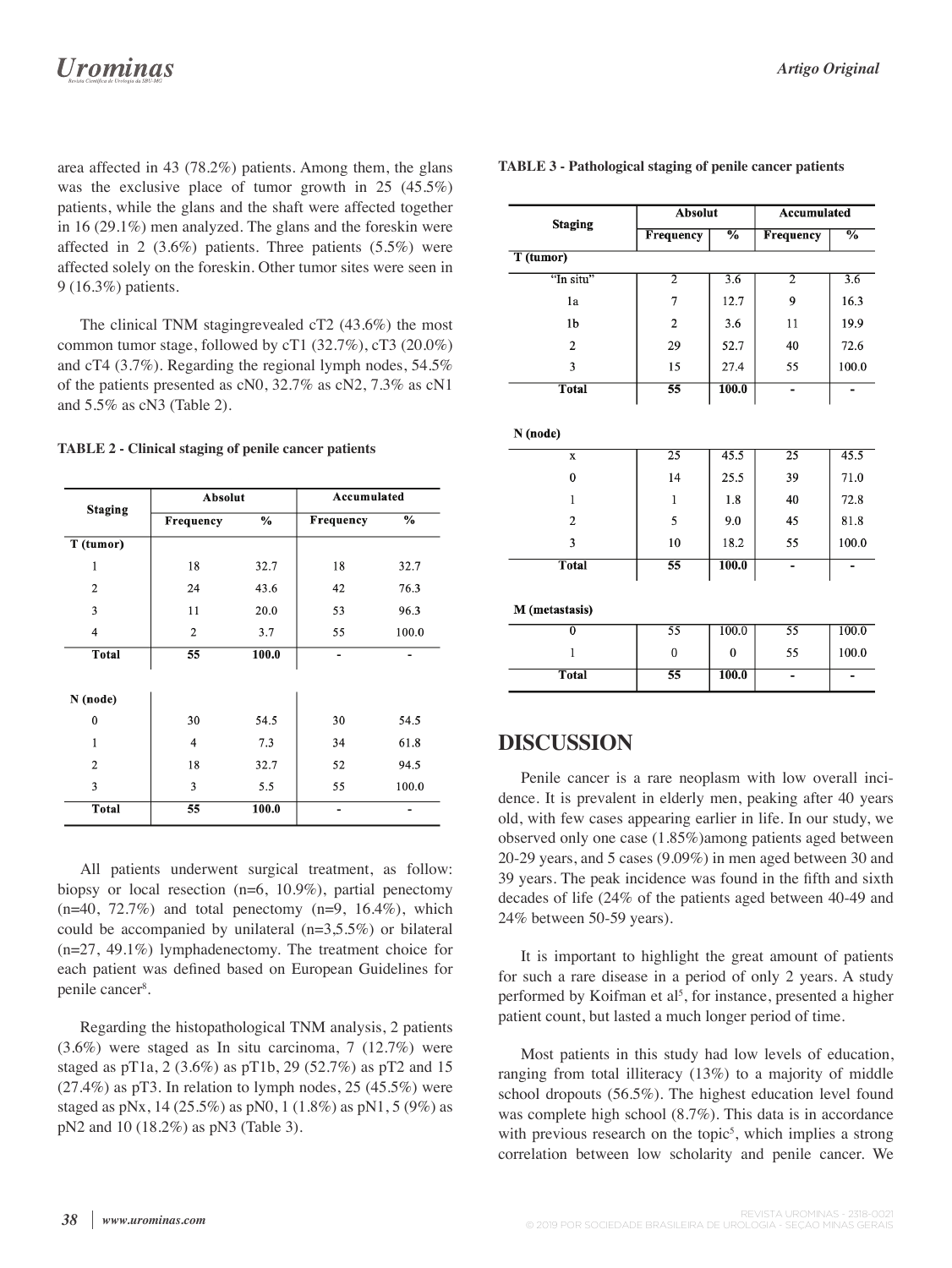hypothesize this is a demonstration of how penile cancer often manifests in risk populations, perhaps due to low instruction regarding proper penile hygiene.

On that aspect, this opens a window of action in the shape of public health education measures. Penile diseases are often seen as taboo and carry a heavy stigmatization, which reduces male visits to the urologist and delays diagnosis, considerably worsening the prognosis of the disease. Due to that, the finding and identification of the neoplasm are often done at advanced stages. This can be added to the fact that penile cancer, being a rare disease, is highly neglected both by the populations and by the public healthcare system itself.

Regarding marital status, out of the fifty-five patients evaluated, 32 (62.7%) were at some point married. This is controversial, since literature points out that married men have lower penile cancer incidence, when compared to single ones<sup>17, 21</sup>. It is important to emphasize, however, that penile cancer incidence is related to sexual habits and promiscuity rather than marital status in itself. Moreover, cultural habits regarding lack of condom usage play a large effect on HPV incidence and as such, on penile cancer cases. Zoophilic practices, which can sometimes be observed in populations with low scholarity and socioeconomical level, may also have a role to play in the rates of penile cancer.

Koilocytes, a particular cell alteration which has undergone mutations caused by HPV infection, were found in 41.8% of patients. The infection was highlighted by the sample's alterations in eosinophilia, also found in 41.8% of subjects. HPV, especially subtypes 16 and 18, is known to cause expression of proto-oncogenes, which in turn cause unrestrained cellular division, DNA mutation and cell immortalization, followed by tumor genesis<sup>14-16</sup>. The virus integrates its DNA into the host, which leads to overexpression of viral oncoproteins E6 and E7. E7 inhibits tumor suppressor proteins RB, p21 and p27, and activates cyclins E and A. E6 degrades p53 and BAX inhibiting apoptosis, and activates telomerase fighting cell senescence.

Bearing in mind recent changes to Brazilian vaccinecalendar, which included the addition of a four-serotype HPV vaccine in females at the age of nine, we suggest further studies and investigations regarding the prevalence of this virus in the general populace and how it can impact penile cancer epidemiology.

The glans was the point of maximum tumor invasion and the shaft and preputial ring were also affected. This reinforces the importance of HPV in the development of penile cancer, as these anatomical regions are also the first areas affected by condyloma acuminata, a benign disease caused by HPV 6 and 11.

Concerning congenital risk factors, only one (1.8%) patient had any family history on penile cancer. Therefore, we infer there is little to no heredity regarding this neoplasm, making genetics a low relevance liability in this kind of tumor. These findings contradict what is usually observed in most types of cancer.

This scenario may bring a difficulty in penile cancer control, since the lack of familial history increases the likelihood of neglect in screening of this neoplasm, as opposed to cases such as breast or prostate cancer. On the other hand, penile cancer is a disease with can easily be prevented merely by spreading information about the importance of proper penile hygiene habits.

The average time between symptoms onset and clinical diagnosis was  $14.4 \pm 16.4$  months, ranging from 0 to 94 months. This delay may too be associated with the patient's low socioeconomic profiles, with the difficulties involved in gaining access to public healthcare and with the stigmatization which revolves around the disease.

A strong association between penile cancer and use of tobacco has been previously demonstrated<sup>13</sup>. This link could be clearly observed in our study, where out of the observed fifty-five subjects, thirty-two  $(58.2\%)$  were smokers. Therefore, smoking might be presented itself as a risk factor in this study, though the mechanisms involved in such process are yet to be elucidated.

It was observed that 30% of our patients had phimosis, which is in agreement with data found in literature (it is normally expected that 25-75% of the patients will have  $phimosis$ <sup>3</sup>. Those results come due to the chronic inflammation caused by the excessive foreskin, which can be worsened by the precarious hygiene habits often observed in low-income and low education populations.

When analyzing the clinical TNM staging, we found out that the most common stages were T1 (32.7%) and T2  $(43.6\%)$  for tumors. While T3 is not uncommon  $(20.0\%)$ , T4 incidence was low, found in just 3.7% of the patients. For node involvement, however, the most common stages were N0 (54.6%) and N2 (32.7%), being N1 and N3 quite rare (7.3 and 5.5% respectively).

This data shows a disagreement between the clinical and histopathological staging of T (kappa 0.122; CI95%0.0611 to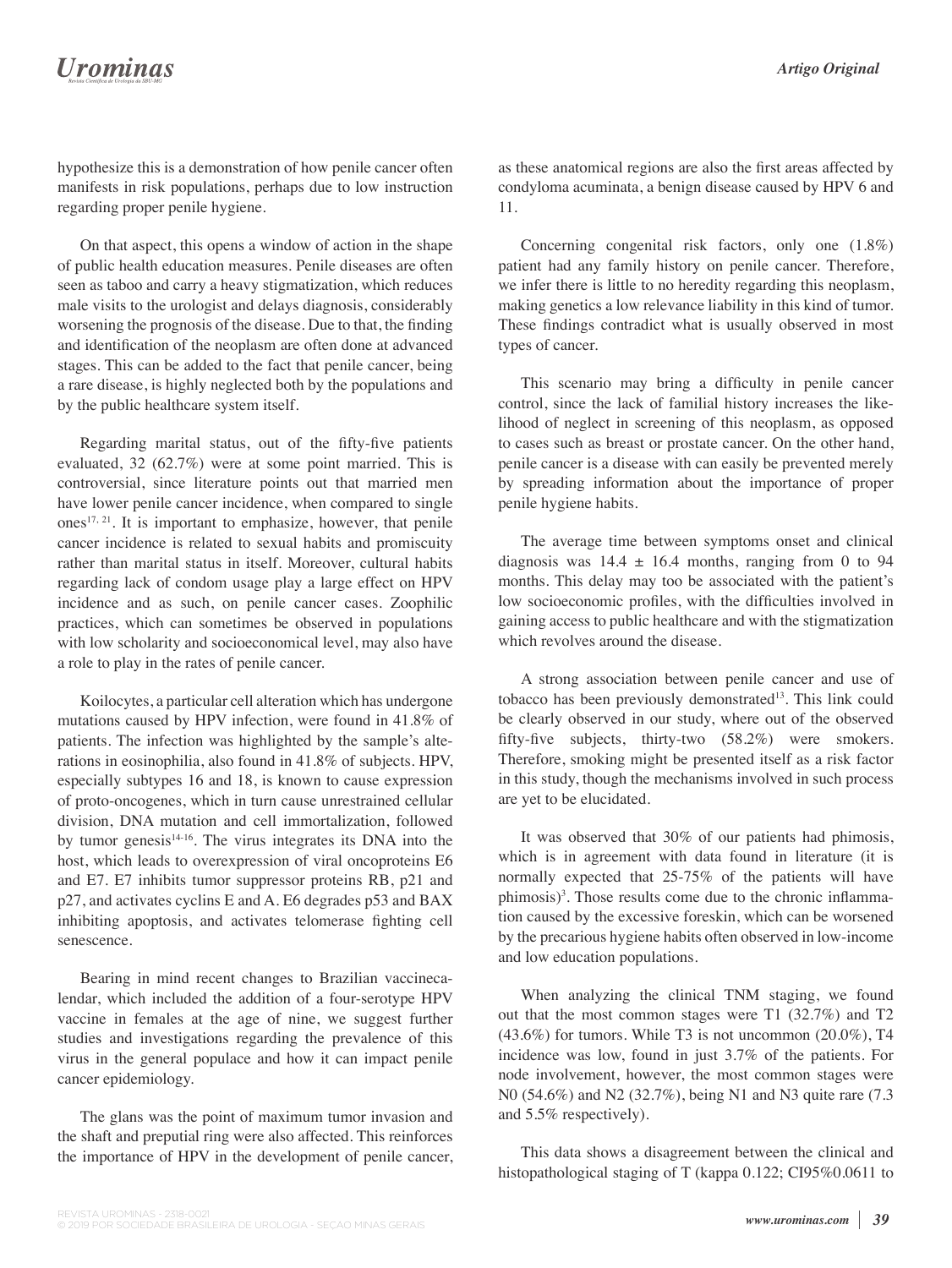## **Urominas**

0.306). The staging of lymph nodes also had a low agreement ratio(kappa 0.396; CI95% 0.209 to 0.583), with N0 being the most common in clinical staging (54.5%), whereas most lymph nodes analyzed histopathologically were found to be indeterminate (45.5% of nodes were staged as Nx).

This high disagreement may be due to difficulties intrinsic to the clinical exam: definition of  $T$  relies on visual information which does not always correlate to a tumor's real size and infiltration. Beyond that, a clinically positive lymph node is defined exclusively by being palpable; an enlarged lymph node, however, may be caused by inflammation secondary to the base disease, which does not necessarily implicate in the presence of metastatic cells in the node.

### **CONCLUSION**

The epidemiological profile of penile cancer patients in Minas Gerais state shows that they were on average married, with low education, over 40 years old, mostly did not show any family history, most patients were smokers, some of them presented phimosis and had signs of HPV+.

These results offer a good explanation to the low prevalence of penile cancer in developed countries and why it correlates strongly with precarious socioeconomic conditions. The data above suggests that most penile cancer risk factors are preventable ones, and that such neoplasm may have its incidence drastically lowered if the proper educational measures are taken, spreading information about proper penile hygiene, HPV prevention and tobacco use.